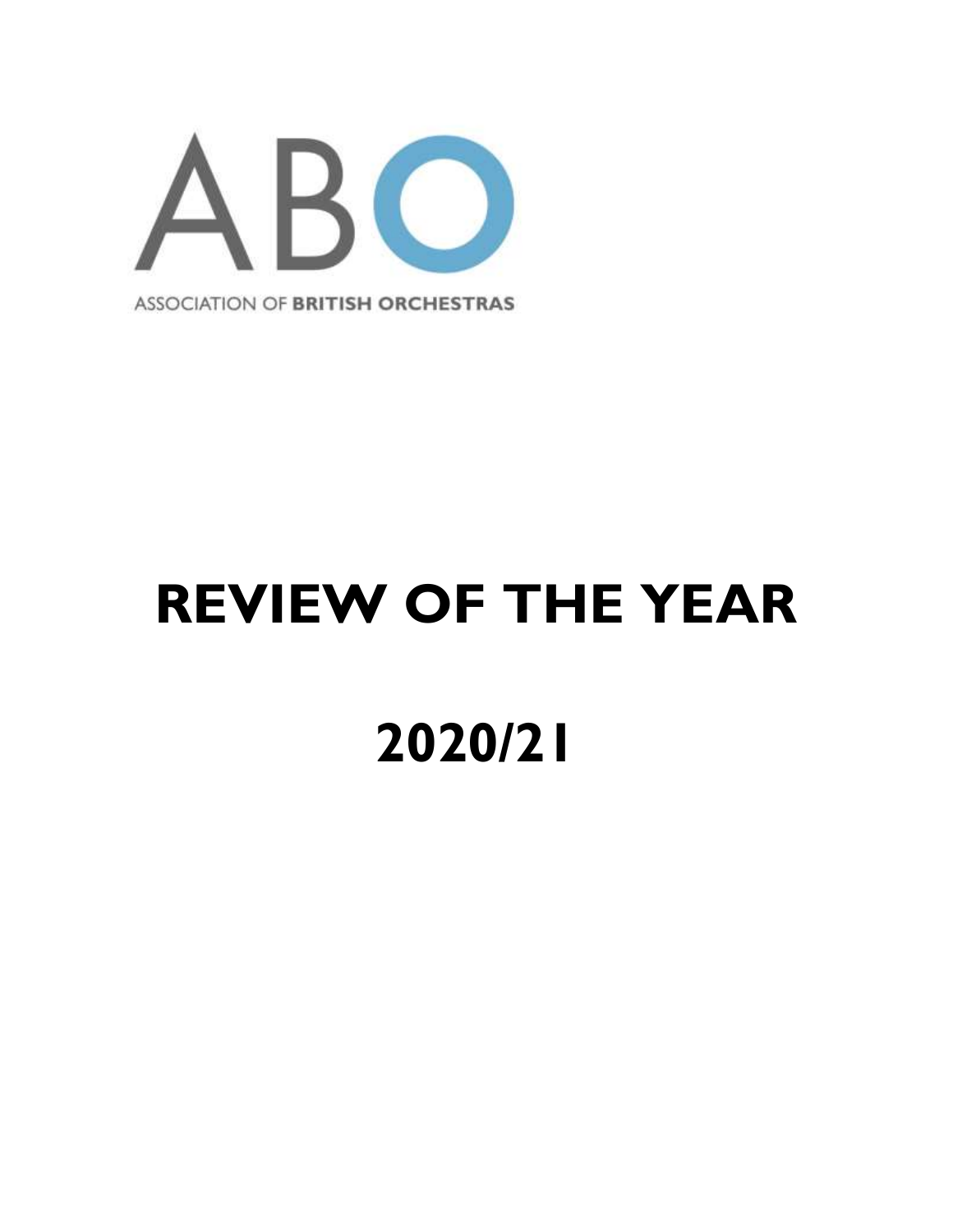### **PREFACE**

Gavin Reid was chair of the ABO for much of this year and I would like to open by thanking him for steering us through the first months of a pandemic that still has such a strong hold on our personal and professional lives.

Orchestras the length and breadth of the country have found innovative ways to stay in touch with their audiences, and with each other; and the creativity of orchestras and their musicians has kept music flowing in this hardest of years. The support and work of the ABO has been an essential part of all our lives during these times, whether through its regular members' meetings, or the tireless work of Mark and his team in lobbying on our behalf. The membership of the ABO has grown in the last year, a testament to the value of the work the organisation does on behalf of its membership.

And to think that we all thought Brexit was going to dominate the work of the ABO in this year. Resolving the challenges of the UK's exit from the EU was, and remains, a significant part of the ABO's work, with important progress being made in some areas during the year. The true impact of Brexit on our sector will not be completely clear until the pandemic is past, and the ABO team will continue to work through the uncertainties for the sector, guiding and advising us all.

Mark, Jenny, Emily, Fiona, Chris, with Janet joining us recently as Jenny's maternity cover, are a brilliant team, and my thanks to them for their remarkable work is heartfelt. The online conference in March was an astonishing achievement in itself, a perfect example of how Mark and his team have found new and powerful ways to champion, connect and develop the sector.

My thanks also to the board who have supported the team through the year, and have also enthusiastically embraced the challenges of change. At the AGM in November we outlined our plans for a governance review that informed the recruitment of two new co-opted directors in January and is now nearing its end with the recruitment of two new member-nominated directors in June 2021.

At our conference in March 2021 we were challenged to address diversity in all its forms in our sector. The changes in the way we recruit to the board is just one step in our journey to seek to ensure the ABO properly reflects our world. As we emerge from the pandemic and find our way through the complexities of Brexit, we must continue to reflect on who and what we are, as an organisation and a sector, and who we are for. We have a long way to go before we are properly representative of our country; our audiences, our teams, our orchestras will keep changing to reflect and celebrate our communities; and the ABO will continue to have diversity, equality and inclusion as a priority in its work on your behalf.

At the heart of all of our organisations are our musicians. At the ABO conference in March we awarded 'the musicians' the ABO Award. As we see audiences returning to venues, they continue to be the beating heart of our organisations. Their resilience and creativity always deserve our gratitude, this year more than any.

**Simon Webb** Chair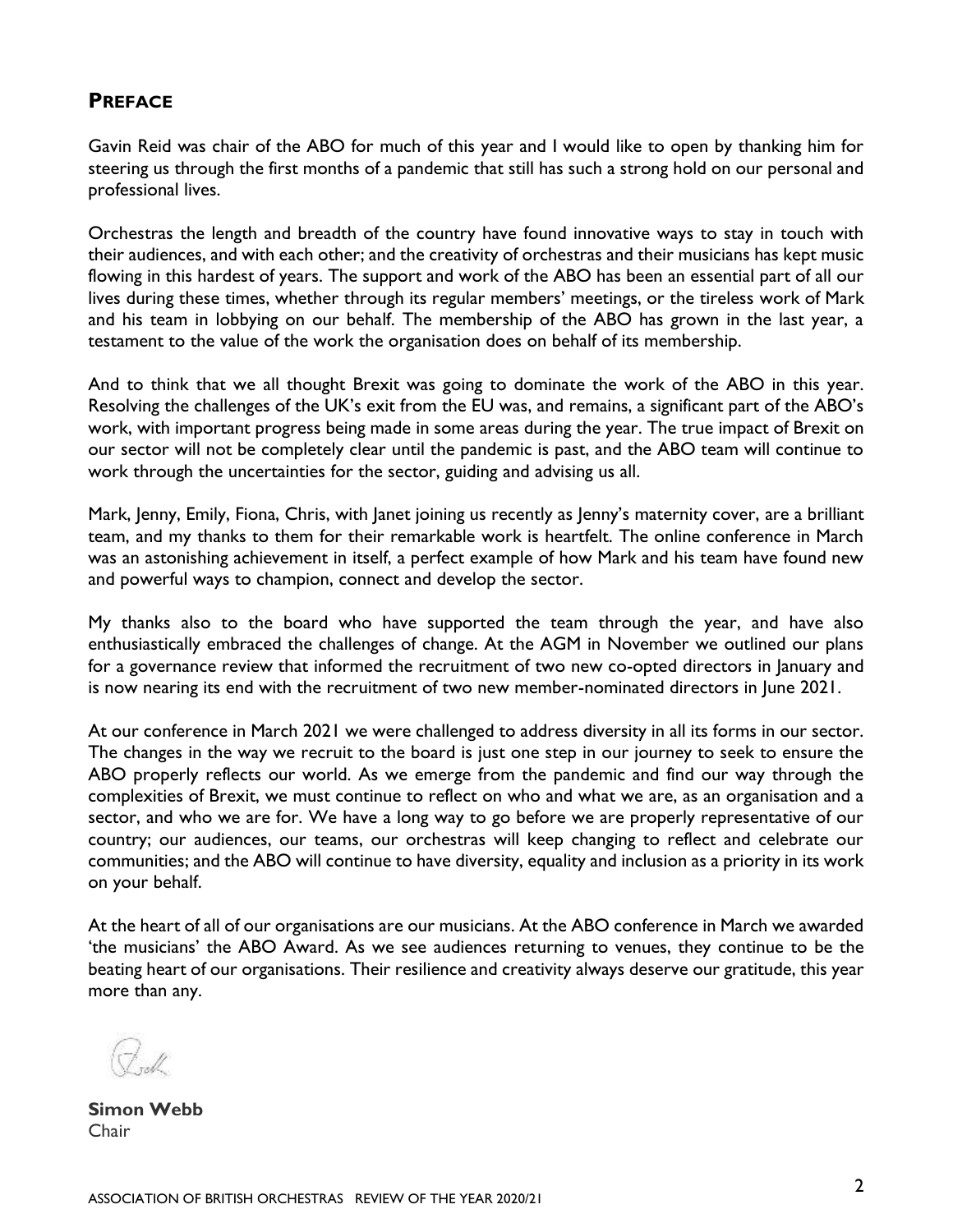### **INTRODUCTION**

2020/21 was a year like no other. Following the first national lockdown on 23 March 2020, we had no idea that we would then see an entire year lost to Covid-19 restrictions and extended lockdowns across the nations.

But it is in crises like this that associations come into their own. The ABO moved rapidly online to facilitate regular meetings, helping members share knowledge and build resilience. And we worked with the UK Government to develop the industry guidance for England that was published in July 2020. Through its participation in DCMS's Entertainment & Events Steering Group and Venues Working Group, the ABO has helped guide subsequent revisions to the guidance, initially to inform the partial lifting of restrictions that was permitted in the Autumn, which led to concerts and performances taking place subject to Covid-19 protocols, and then the roadmap for reopening that was published in February 2021. We have also made sure that our Scottish, Welsh and Northern Irish members have kept abreast of and been able to influence their own national guidance and reopening plans.

We also worked with DCMS on a strategy for financial recovery, and provided evidence of the damage to the sector that informed the announcement of the Culture Recovery Fund. We are grateful to the Treasury for recognising the importance of culture and providing much-needed emergency funding across the nations.

But the ABO itself had to take action to shore up its finances, to reflect possible damage from the pandemic. It used government support measures to reduce expenditure on staffing. And having already been served notice to leave its offices in Rose Street, it negotiated a discount on its remaining term while also securing a rent-free period on its new office in Somerset House.

Meanwhile, it managed to adapt to the new reality of meetings online with a shift to paid-for attendance for its events, culminating in an astonishingly well-attended online conference, delayed to March. We are hugely grateful to our principal media partner Classic FM, and to BBC Radio 3 for their input into the conference programme, as well to the many other sponsors and partners who helped make the conference such a success. And we were delighted that we were able to shift the Find Your Way programme online, maintaining our commitment to nurturing the next generation of leaders.

Allied to the welcome support of the membership, meaning subscription income remained stable, the financial out-turn on the year was significantly better than first feared. This enabled the ABO to offer its members a freeze in their subscriptions for the following year.

But Covid-19 was not the only story this year. Brinkmanship over a No Deal Brexit, and the eventual publication of the EU-UK Trade & Co-operation Agreement, put the ABO to a lot of work ensuring that its members understood the profound consequences for touring into the EU, from work permits to road haulage, and on future recruitment of musicians. The ABO has taken a lead in pressing government for clarification on some of the key issues that Brexit poses for our members, and has managed to secure concessions and clarifications that make their prospects a little better.

Both the Covid-19 crisis and Brexit have led to more press interest in the ABO than ever before, with a host of articles in print and online in the UK and abroad, and invitations to speak at international events online. The ABO continues to be seen as a leader on the issues affecting orchestras globally.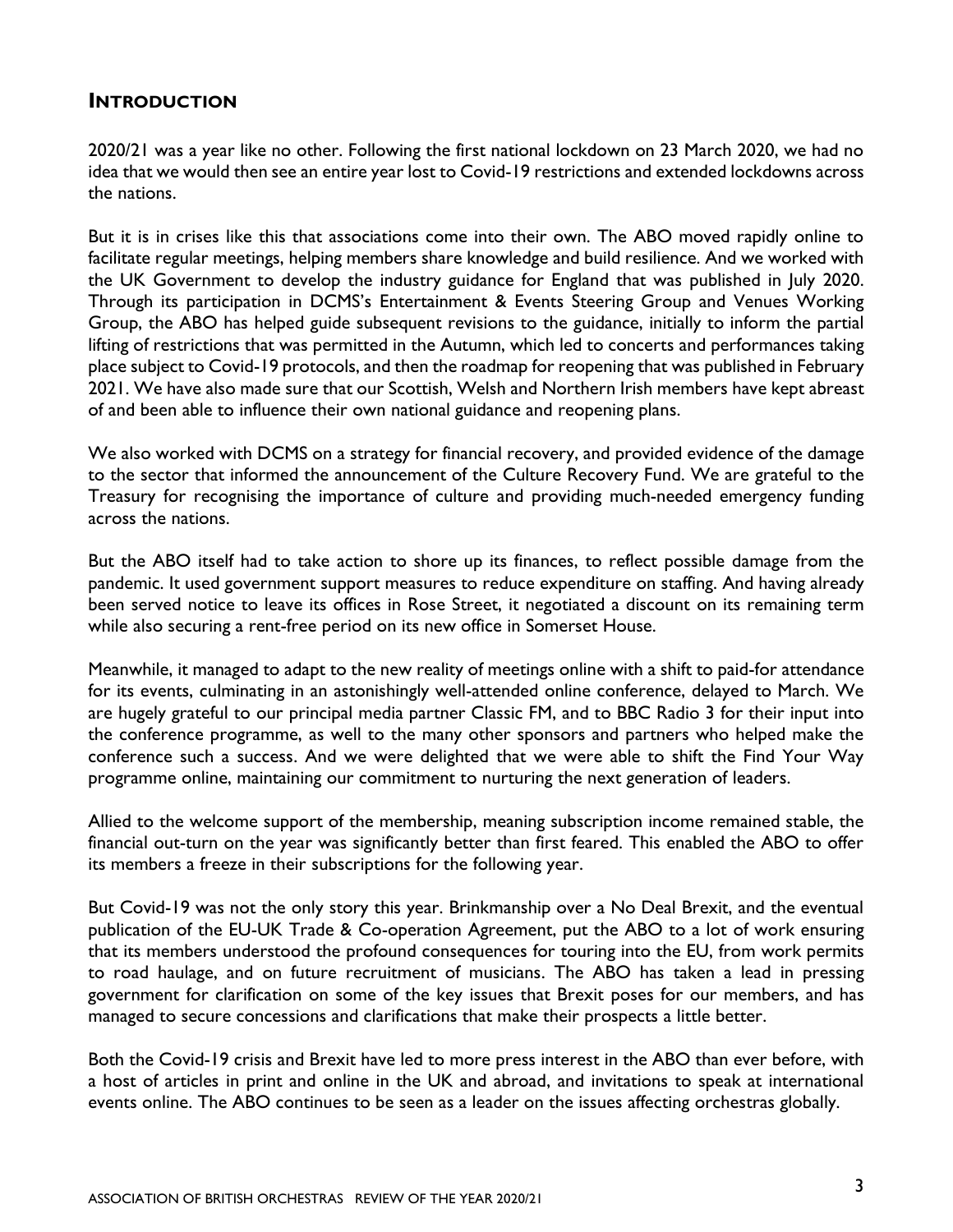I and the team are extremely grateful for the active support of the board members during the year. As ever, we remain committed to delivering on our mission of connecting, championing and developing professional orchestras and youth ensembles across the UK, and to ensuring a vibrant and sustainable sector, regardless of the challenging circumstances.

Mach Pantel

**Mark Pemberton Director** 

## **REVIEW OF THE YEAR 2020/21**

TO BE PRESENTED AT THE ANNUAL GENERAL MEETING OF THE ASSOCIATION OF BRITISH ORCHESTRAS

### **MISSION AND OBJECTIVES**

The ABO board agreed the following **mission statement** commencing 1 April 2019: The ABO's mission is to enable and support an innovative, collaborative and sustainable orchestral sector, and to provide advice, support, intelligence and information to the people who make British orchestras a global success.

The key **Strategic Objectives** of the Association cover three areas of activity:

- **Connecting**
- **Championing**
- **Developing**

Using the framework of the mission statement, our key **aspirations** for 2019-2022 will be to deliver on these key objectives through:

- **Connecting** members to other members and the wider industry through networking opportunities, keeping our members well-informed and up-to-date with best practice to help build resilience and financial sustainability.
- **Championing** orchestras and the wider membership, raising their profile and influence with key stakeholders and the British public, through political engagement, the media, social media and stakeholder bulletins. We will track and influence the development of legislation and government policies both in the UK and internationally, and advocate the value of public and private investment in the orchestral sector.
- **Developing** the skills and knowledge of our members' staff, including providing and signposting to high quality professional development opportunities and nurturing emerging leaders.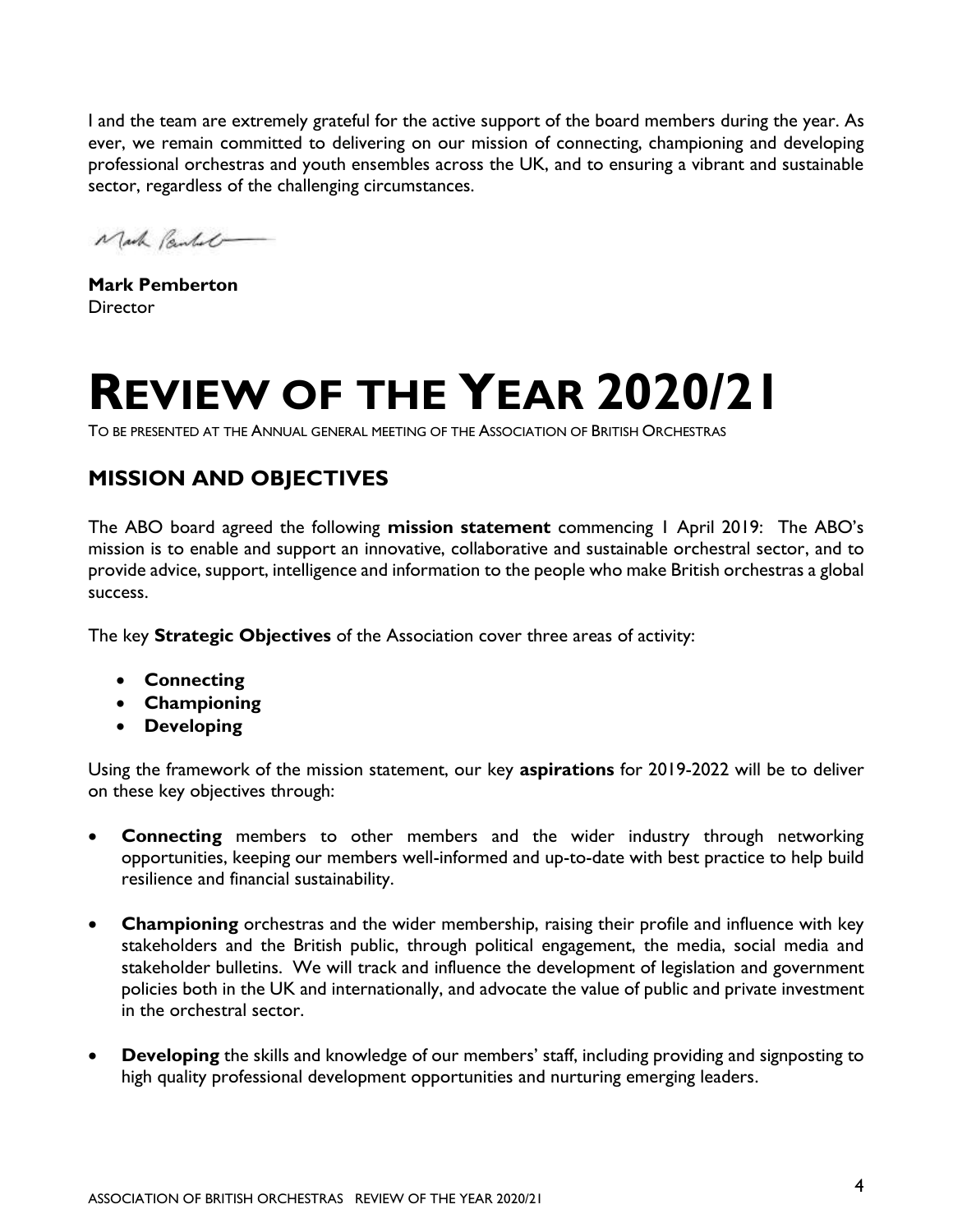### **2020/21: THE YEAR IN HIGHLIGHTS**

### APRIL

Scottish Members, Fundraising Managers, Concert & Orchestra Managers, Finance Managers, Education Managers, Freelance Orchestras, Opera & Ballet Members meetings. Find Your Way online residential course. ABO Board Meeting. Director chairs European Orchestras Forum on impact of Covid-19.

### MAY

Scottish Members, Stage & Transport Managers, Education Managers, Key Contacts, Concert & Orchestra Managers, Contract Orchestras, Marketing Managers meetings. ABO Board Meeting. APPG on Classical Music meeting. Director chairs European Orchestras Forum and Music Network UK, and attends DCMS Reopening Group and Pearle conference.

### JUNE

National Youth Orchestras, Opera & Ballet, Scottish Members, Welsh Members, Contract Orchestras, Education Managers, Concert & Orchestra Managers, Finance Managers, Full & Associate Members meetings. ABO Board Meeting. Director holds meetings with the Culture Minister and Shadow Culture Minister, and attends the DCMS Entertainment & Events Working Group.

### **IULY**

Chairs & Trustees, Scottish Members, Opera & Ballet, Chamber Orchestras, Concert & Orchestras Managers, Youth Ensembles meetings. ABO Board Meeting. APPG on Classical Music meeting. Director chairs meeting of Music Network UK.

### AUGUST

Opera & Ballet, Contract Orchestras and Concert & Orchestra Managers meetings. ABO office moves to Somerset House.

### **SFPTFMBFR**

Scottish Members, Welsh Members, Opera & Ballet and Key Contacts meetings. ABO Board Meeting. APPG on Classical Music. Director chairs Music Network UK and attends DCMS Venues Steering Group, DCMS Entertainment & Events Working Group and APPGs for the Performing Arts joint meeting. Presentation of the ABO/RPS Salomon Award.

#### **OCTOBER**

Scottish Members, Welsh Members, Contract Orchestras meetings. Director attends DCMS Venues Steering Group and End of Transition Period Working Group.

#### **NOVEMBER**

Scottish Members, Welsh Members, Opera & Ballet, Chamber Orchestras, Concert & Orchestra Managers, Education Managers, Finance Managers, Fundraising Managers, Marketing Managers, Stage & Transport Managers and National Youth Orchestras meetings. ABO Brexit workshop with DCMS. ABO Board Meeting and AGM. ABO Trust Meeting. Director attends DCMS Venues Steering Group, Pearle conference and DEFRA roundtable.

#### **DECEMBER**

Scottish Members, Opera & Ballet, Contract Orchestras and Youth Ensembles meetings. Find Your Way and Essentials of Find Your Way courses. APPG on Classical Music. Director chairs Music Network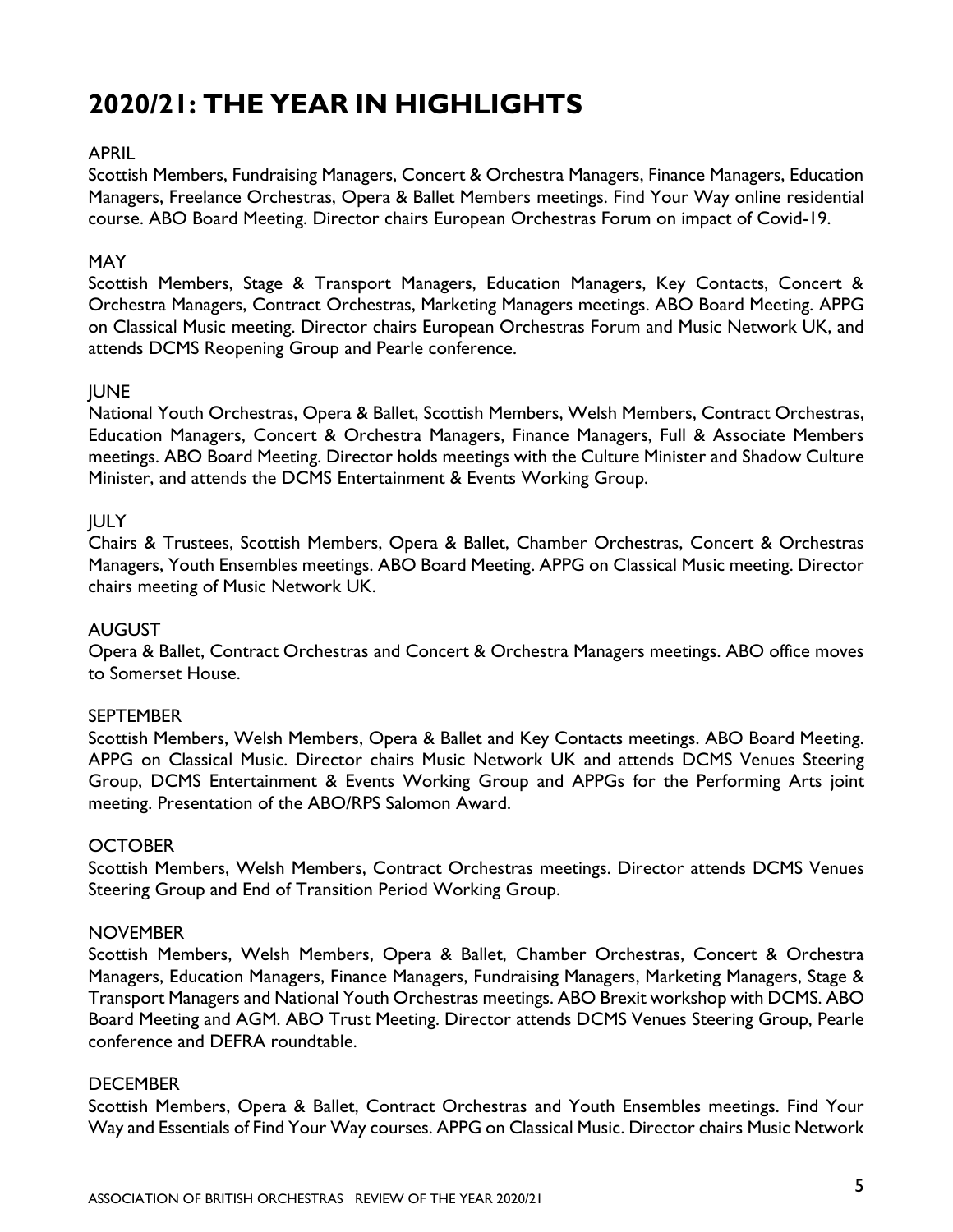UK, Global Orchestra Association Leaders and ACEVO Arts & Heritage Group, and attends DCMS Entertainment & Events Working Group, Venues Steering Group and End of Transition Period Working Group.

### **JANUARY**

All Members, Scottish Members, Welsh Members, Opera & Ballet, Contract Orchestras meetings. Director attends DCMS Venues Steering Group, Entertainment & Events Working Group, and roundtable with DCMS Secretary of State.

#### **FEBRUARY**

Scottish Members, Welsh Members, Opera & Ballet, Contract Orchestras, Stage & Transport Managers, National Youth Ensembles meetings. ABO Board Meeting. APPG on Classical Music. Director chairs ACEVO Arts & Heritage group and attends DCMS Venues Steering Group.

#### MARCH

*Aftershock:* ABO Conference 2021 and presentation of ABO awards. Contract Orchestras meeting. Director attends DCMS Venues Steering Group, Entertainment & Events Working Group and Touring Working Group meetings.

### **CONNECTING**

### **ABO CONFERENCE**

The annual Conference, in association with Principal Media Partner **Classic FM**, Media Partner **Classical Music**, Charity Partner **Help Musicians** and International Partner **British Council**, took place online from 10-12 March 2021.

The Conference theme was *Aftershock***.** There were keynote speeches by Caroline Dinenage MP, Minister for Digital & Culture, Sir Nicholas Serota, Chair, Arts Council England, and Alan Davey CBE, Controller of BBC Radio 3 and Classical Music. Panelists included Roger Wilson, Black Lives in Music; Alex Laing, principal clarinet, Phoenix Symphony Orchestra; Katy Balls, Deputy Political Editor, The Spectator; Chris Giles, Economics Editor, Financial Times; Jamie Njoku-Goodwin, Chief Executive, UK Music; James Sanderson, Director of Personalised Care, NHS England and NHS Improvement and CEO, National Academy of Social Prescribing; Simon Woods, President and Chief Executive, League of American Orchestras; Sakurako Fisher, former Chair, San Francisco Symphony; Aaron Flagg, DMA Chair, Associate Director, Juilliard Jazz Studies Program; Anthony McGill, Principal Clarinet, New York Philharmonic; Vanessa Reed, President & CEO, New Music USA; Matías Tarnopolsky, President and Chief Executive Officer, Philadelphia Orchestra; and BBC Radio 3 presenter Georgia Mann.

Sponsors of the conference included Soundforms, Boomerang Carnets, Composers Edition, Wise Music Group and Black Cat Music & Acoustics. We are also grateful to the Musicians' Union for providing financial support for attendance by musicians.

Headline numbers for the conference are that in 3 days we:

- put on **17** different sessions
- with **57** speakers / panelists
- to 576 total unique delegates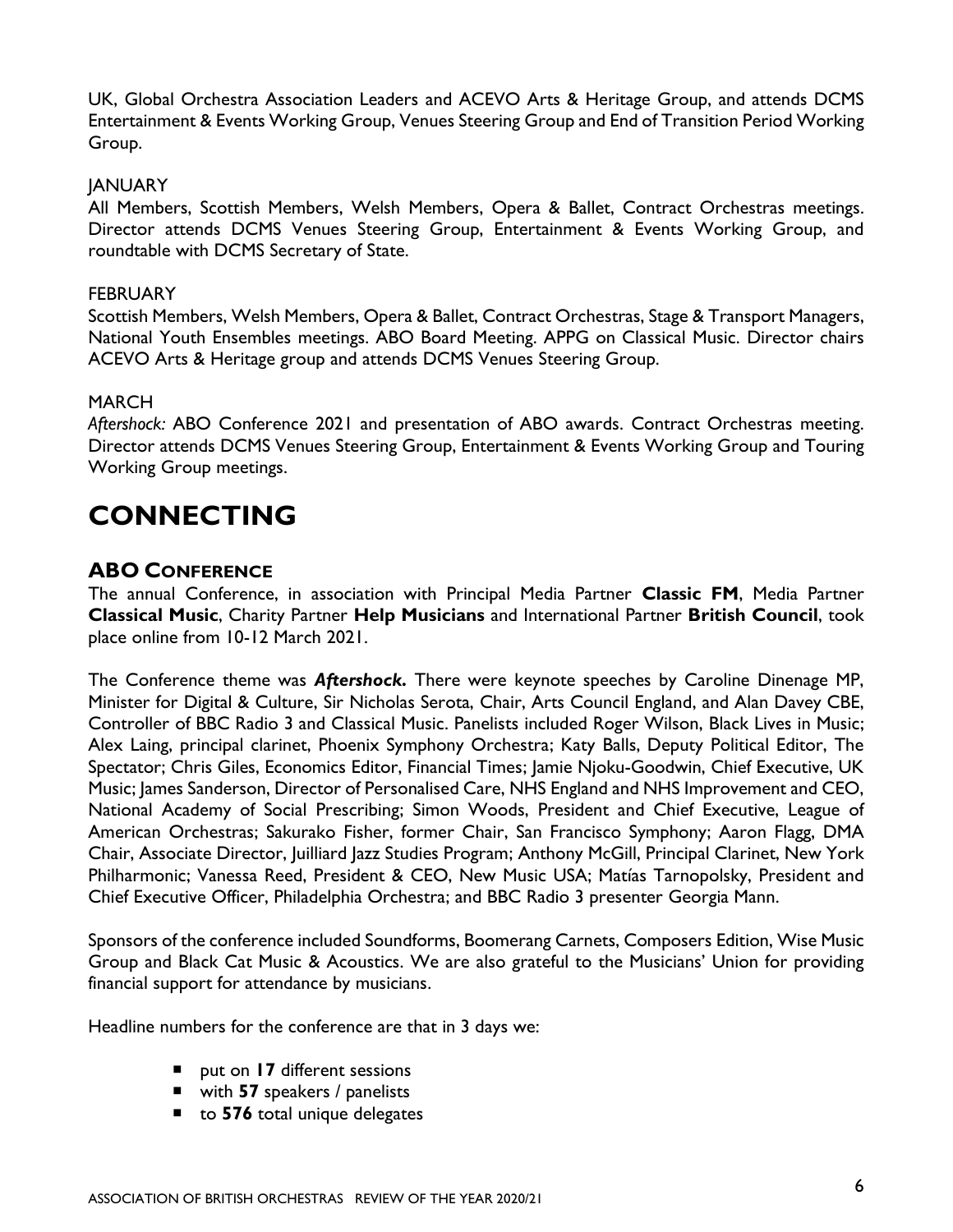### **SPECIALIST MANAGERS MEETINGS**

Specialist Managers Meetings continued to form the backbone of the ABO's events programme, and the of meetings ramped up during the year due to the Covid-19 crisis and shifting meetings online. The Specialist Managers Meetings provide opportunities for colleagues from different organisations to meet and discuss subjects of mutual interest and benefit from the latest developments in their field through talks and surgeries given by experts.

Meetings for Chairs & Trustees, Chamber Orchestras, Contract Orchestras, Concert & Orchestra, Education, Finance, Fundraising and Stage & Transport Managers, along with Opera & Ballet, Scottish and Welsh members took place during the year. Meetings in Spring and Summer 2020 were open access and well-attended, providing much-valued forums for discussing the impact of the pandemic on the sector. The Autumn series reverted to booking to attend and saw 289 attendees in total. Reports of the meetings are available to download from the members' area of the ABO website.

During the year, members heard from a range of external speakers from organisations including Indigo, Road Haulage Association, Orchestras Live, HMRC, Foyle Foundation, John Ellerman Foundation, PRS Foundation, Baker Richards, Cog Design and Rock-it Cargo.

We are hugely grateful to the chairs of the respective specialist manager groups for helping develop agendas and source external speakers:

- Chairs & Trustees John Singer, Chairman, City of London Sinfonia
- Chamber Orchestras Peter Helps, Sinfonia Viva
- Concert & Orchestra Managers Alex Walden, BBC Concert Orchestra and Phil Boughton, Opera **North**
- Education Managers Steve Pickett, Hallé Orchestra
- Finance Managers Ian White, Scottish Chamber Orchestra
- Fundraising Managers Nick Brealey, Britten Sinfonia
- Opera & Ballet Phil Boughton, Opera North
- Scottish Members Jenny Jamison, Scottish Ensemble and Jo Buckley, Dunedin Consort
- Welsh Members Peter Bellingham, Sinfonia Cymru

The ABO also held an online Brexit workshop with DCMS in November 2020, with 81 attendees.

### **CHAMPIONING**

#### **PUBLIC AFFAIRS**

The ABO team met regularly during the year with representatives from the government and funding agencies, and holds regular meetings with the UK's arts associations and entertainment unions to discuss common strategies on arts policy and funding.

In April 2017 the ABO appointed Connect Communications to serve as Public Affairs consultants. Their role is to connect the ABO with ministers and parliamentarians, provide strategic advice, monitoring and research, as well as help with the production of key documents and responses to government consultations.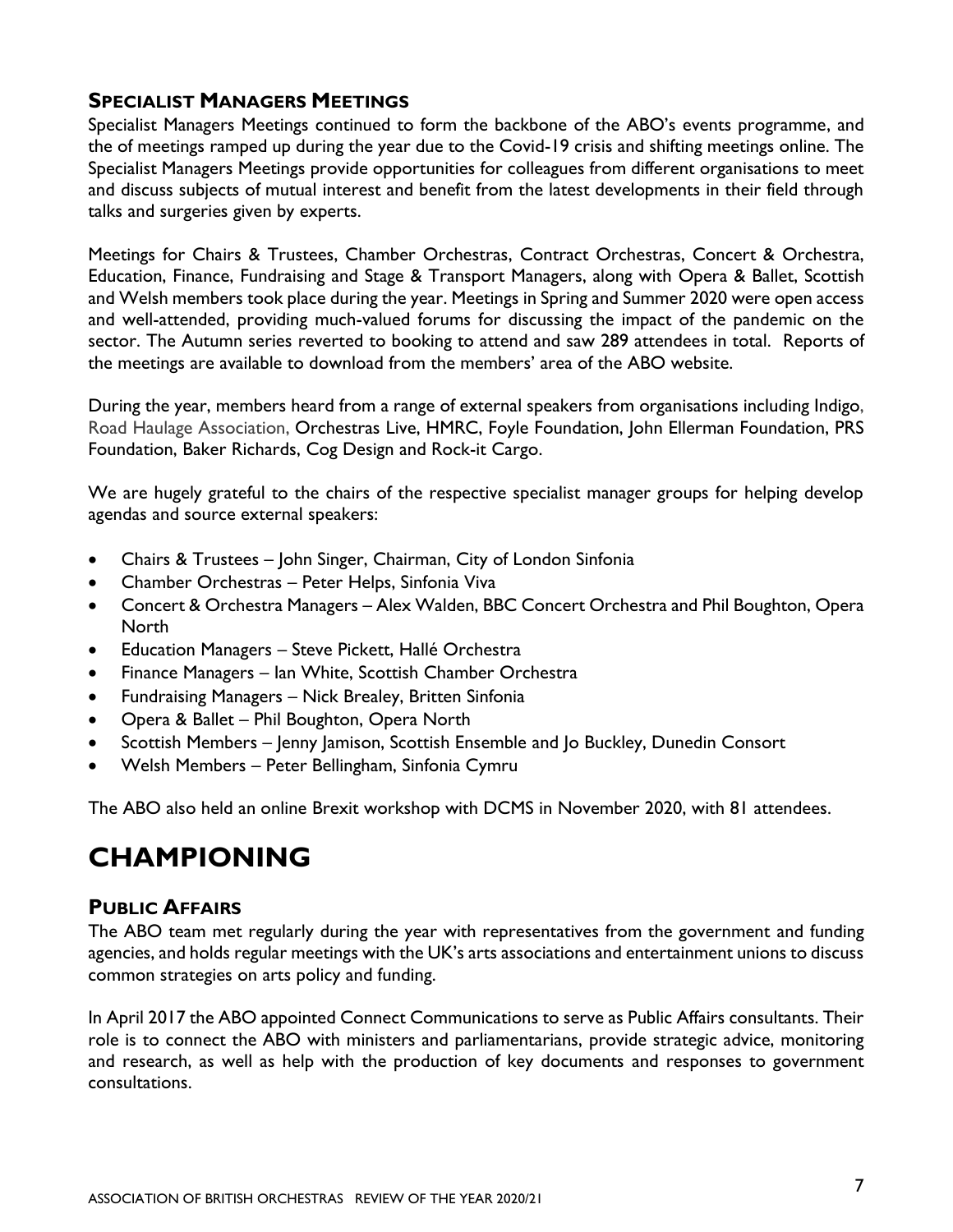Over the year, meetings were held with Ministers and officials at the DCMS, other government departments and with parliamentarians to present evidence on the impact of Covid-19 and Brexit on the orchestral sector.

The **All Party Parliamentary Group on Classical Music** exists to bring together parliamentarians who have an interest in and wish to further the appreciation of classical music; to act as an interface between British orchestras' on and off-stage activities, the wider classical music industry, including broadcasters and the recording industry, and key decision makers and opinion formers; and to look at the potential for establishing parliamentary classical music awards and promoting and supporting young musicians. The ABO serves as the Group's secretariat, and advised parliamentarians during the year on various issues. APPG meetings during the year inevitably focused on the impact of the Covid-19 pandemic on the classical music industry, with guest speakers Kevin Appleby, Chair, British Association of Concert Halls in May; Horace Trubridge, General Secretary, Musicians' Union in September; and acclaimed soprano Mary Bevan in December. In February the focus shifted to the EU-UK Trade & Cooperation Agreement. A joint meeting of the APPGs for the Performing Arts took place in September.

Our e-bulletin, *ABO News*, with news and information on the activity of ABO members, was sent to parliamentarians and key stakeholders at regular points during the year.

### **COMMUNICATIONS**

Following the departure of Claire Willis of ElevenTenths PR as ABO's press consultant, Victoria Taylor worked with the ABO team from December 2019 to April 2021. Following the Covid-19 outbreak, Victoria worked to try and ensure the ABO's concerns for the orchestral sector were voiced in the media. Briefings were sent to key media contacts resulting in coverage by ITV News, Classic FM, Financial Times, The Stage, The Observer, The Guardian and The Times, as well as from publications in France, Japan and Hong Kong, all including quotes by ABO Director Mark Pemberton. Other press coverage included an authored piece by the ABO Director in Music Week and Arts Professional and interviews on BBC Radio 3's Music Matters and BBC Radio Scotland's Classics Unwrapped. Victoria also sent briefings relating to Brexit resulting in coverage in BBC News Online, The Guardian, Evening Standard, Classic FM, all including quotes from ABO Director. Mark Pemberton was also interviewed on BBC Radio 4's Front Row.

Victoria has also managed announcements relating to the Salomon Prize, Sirens Fund, Find Your Way and the ABO Board resulting in coverage in classical music industry media including BBC Radio 3, The Strad, International Arts Manager, Classical Music and Arts Professional.

For the online ABO Conference in March 2021, Victoria worked with the ABO team and with media partners Classic FM and Classical Music to ensure the smooth running of media and PR. Victoria also provided social media support and live tweets for the awards. Press coverage for the conference included two authored pieces (by ABO Director and by ABO Chair) in International Arts Manager, a feature on BBC Radio 3 Music Matters including interviews with ABO Director and two Conference speakers, as well as news coverage in Classical Music, Classic FM, Journal of Music, Arts Professional, The Violin Channel, The Telegraph, Slipped Disc, Thoroughly Good Blog and on BBC Radio 3's In Tune. Post conference coverage included an authored piece by ABO Director in the Big Issue and articles written by ABO conference speakers, Victoria Sayles and Claire Gevaux, for The Strad.

As of April 2021, Libby Binks of Sharp Arts Media has taken over the role of ABO press consultant.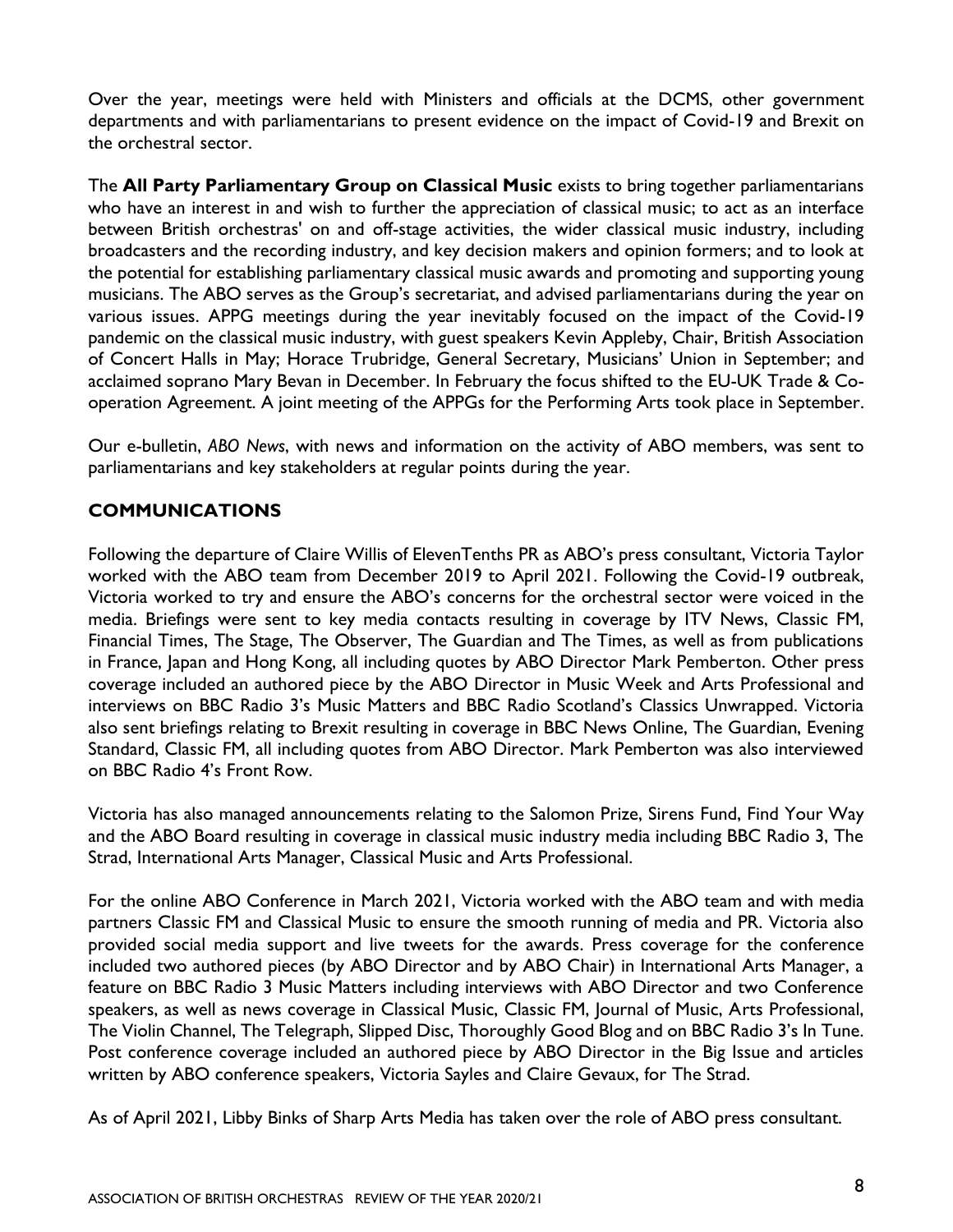### **ABO/MU CASUAL CONCERT/FREELANCE ORCHESTRAL AGREEMENT**

The ABO continued to negotiate the ABO/MU Agreement through its working party comprised of Mark Pemberton and Jenny Daly, ABO; John Harte, Aurora Orchestra; Elaine Baines, City of London Sinfonia; Timothy Walker, London Philharmonic Orchestra; James Williams, Royal Philharmonic Orchestra; and Peter Helps, Sinfonia Viva. Negotiations were concluded successfully for an agreement for 2020/21.

### **AWARDS**

The **ABO Award** is presented annually to the individual or institution considered by the members to have made the most important contribution to the orchestral life of the UK. In recognition of the unique circumstances of this year, the award was announced at the end of ABO Conference as going not to an individual or institution, but to a collective: **The Musicians**.

**ABO Special Awards** were presented to **John Summers**, former Chief Executive of the Hallé Orchestra, and **Timothy Walker CBE AM**, former Chief Executive of the London Philharmonic Orchestra in recognition of their service to the ABO and the UK's orchestral sector.

**ABO/Classical Music Awards** were presented to **Crispin Woodhead**, Chief Executive, Orchestra of the Age of Enlightenment (Orchestra Manager of the Year), **John Gilhooly**, Chief Executive, Wigmore Hall (Concert Hall Manager of the Year) and **Moema Parrott**, CEO, Polyarts (Artist Manager of the Year).

The 2020 **ABO/RPS Salomon Prize** was presented to **Jane Mitchell**, Principal Flute, Aurora Orchestra, at a concert at Saffron Hall in September.

### **NATIONAL MUSIC COUNCIL AND MUSIC EDUCATION COUNCIL**

The ABO is a member of the National Music Council, which exists to promote the interests of the music sector. The Director was re-elected as the NMC's Chairman in December 2020. It is also a member of the Music Education Council.

### **PEARLE\* AND INTERNATIONAL ENGAGEMENT**

The ABO and its members benefit hugely from membership of Pearle\* (Live Performance Europe), the European league of performing arts associations, which helps the ABO keep track of and influence legislative and regulatory developments within the EU and which holds twice-yearly conferences of its members. The Director attended its conferences online, and also attended meetings of the Live Performance Sector Social Dialogue Committee in Brussels, which brings together employers' associations and trade unions from across the EU. Following the UK's departure from the EU, the ABO is no longer eligible to attend these meetings.

The ABO benefits from attending international conferences and engaging with colleagues abroad, through forging connections with arts leaders, orchestras and orchestral associations in other countries, and sharing and disseminating best practice to our respective memberships. With conferences shifting online due to the pandemic, the Director was able to attend and speak at Classical Next, League of American Orchestras and International Artist Managers Association events.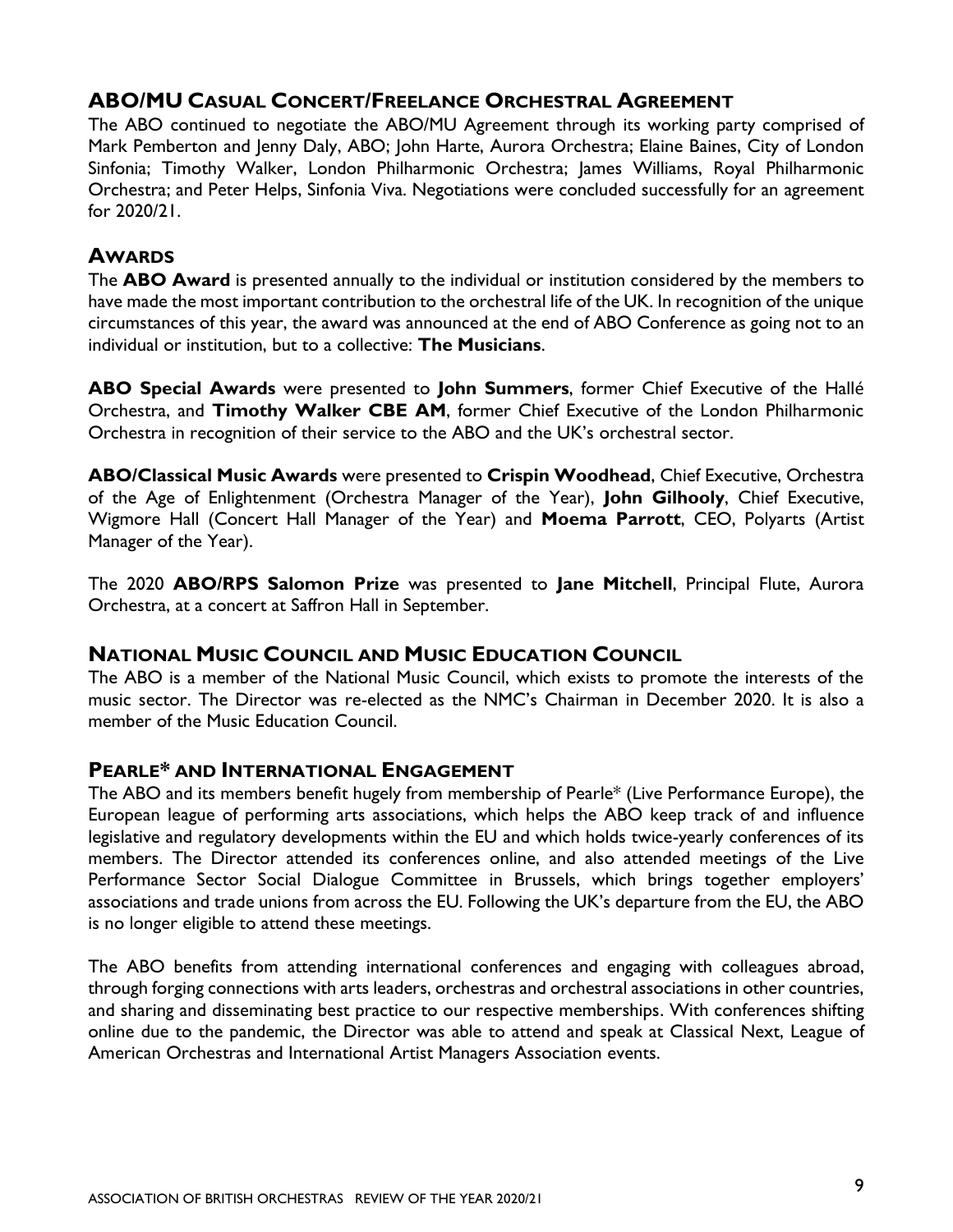### **WEBSITE, SOCIAL MEDIA AND UPDATE**

The ABO's website continues to be an invaluable source of communication and information for members and the general public. Figures show that from 1 April 2020 to 31 March 2021 there were 43,279 visits from 20,498 unique visitors generating over 119,457 page views*.* These are an excellent measurement of how valuable the website has become in communicating its message to members and the wider world.

The ABO has continued to "tweet" relevant news via Twitter to its 8400 followers and the hashtag for the ABO Conference was widely used by delegates as well as observers away from the conference.

The ABO continued to distribute its much-valued monthly members Update, supplemented by regular bulletins, and Education and Youth Ensemble e-bulletins.

### **DEVELOPING**

The ABO continues to provide access to a range of briefing sheets on topics of relevance and concern to the membership, and provides up-to-date information on events and information via its monthly email Update for members. The ABO continued to offer advice for the benefit of its members, and we are grateful for the pro-bono advice on VAT provided by Graham Elliott and tax advice from Smith & Williamson.

### **FAMILY ARTS CAMPAIGN**

The ABO remains a member of the Family Arts Campaign consortium and is represented on the Project Board. The Campaign is now an Arts Council England Sector Support Organisation, with The Albany as accountable body. Projects included Family Arts Campaign webinars and widening access to data on family audiences through a partnership with The Audience Agency's Audience Finder database. Work on core activity continued, including promotion of family events via the Fantastic for Families listings website, online training, support to local Family Arts Network, and promotion of the Family Arts Standards quality-mark. Work on promoting age-friendly and intergenerational practices continued through promotion of the new Age-Friendly Standards and Celebrating Age seminars.

### **PROFESSIONAL DEVELOPMENT**

The ABO was unable to run its regular training courses this year due to the pandemic.

### **LEADERSHIP PROGRAMME: FIND YOUR WAY**

The 2019-20 Find Your Way (FYW) programme finished with a final group meeting in May 2020 where participants heard from Lydia Connolly, Director, Harrison Parrott. Over the summer the ABO put out an open call for applications to the 2020/21 programme: 16 applications were received, and following zoom interviews six participants were selected. The 2020/21 programme was again jointly led by Richard Wigley, Wigley Arts Management and leadership trainer Andy Beaumont, with Fiona Harvey, the ABO's Education & Youth Ensembles Consultant as project manager. The ABO is grateful to Help Musicians, the Vernon Ellis Foundation and the ABO Trust for their continued funding of Find Your Way.

In 2020, we introduced a new buddy system for the participants, who were matched with FYW Alumni to be given support throughout the programme. The full list of participants, mentors and buddies is: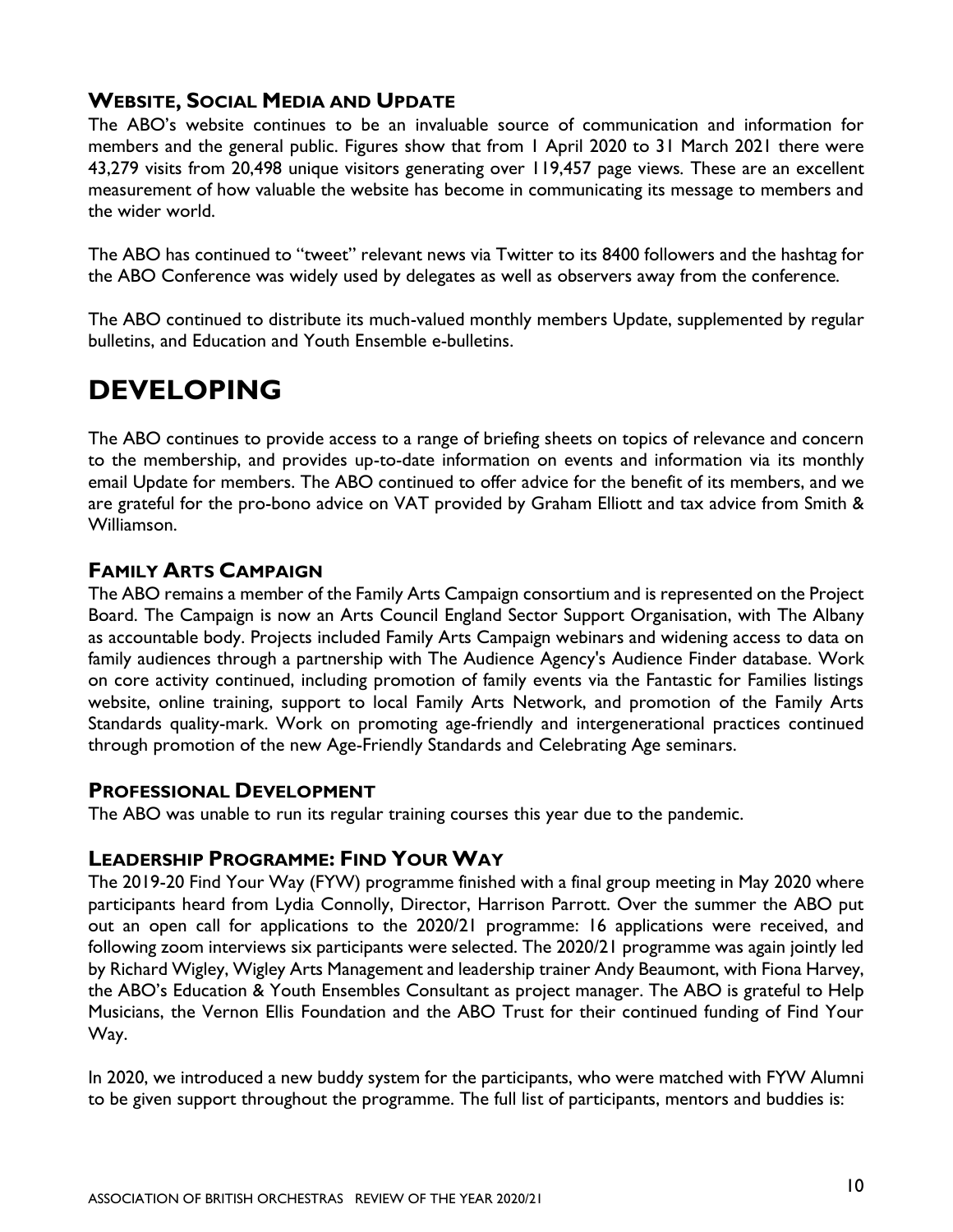| <b>Name</b>                                                                        | Mentor                                                                 | FYW Alumni "Buddy"                                                                                                                                                          |
|------------------------------------------------------------------------------------|------------------------------------------------------------------------|-----------------------------------------------------------------------------------------------------------------------------------------------------------------------------|
| Richard Collins, Head of<br>Programming, Royal Northern<br><b>College of Music</b> | Matthew Swann, CEO, City<br>of London Sinfonia                         | Tim Davy, Tours & Projects<br>Manager, London Symphony<br><b>Orchestra</b>                                                                                                  |
| Ursula Heidecker-Allen, Violinist,<br>Royal Scottish National<br><b>Orchestra</b>  | Lisa Tregale, Director, BBC<br>National Orchestra & Chorus<br>of Wales | Catherine Arlidge, Sub Principal<br>Second Violin, City of Birmingham<br>Symphony Orchestra & Artistic<br>and Educational Director, National<br>Children's Orchestras of GB |
| Sumita Menon, Choral and<br>Schools Projects Manager,<br>London Symphony Orchestra | Jenny Jamison, CEO, Scottish<br>Ensemble                               | Claire Bayliss, Orchestra Manager,<br>Royal Opera House                                                                                                                     |
| Ruth Millar, Deputy Orchestra<br>Manager, Ulster Orchestra                         | Simon Webb, Director, BBC<br>Philharmonic                              | Annie Lydford, Managing Director,<br>Nevill Holt Opera                                                                                                                      |
| Nick Thorne, Executive Director,<br>Orchestras for All                             | Gavin Reid, CEO, Scottish<br>Chamber Orchestra                         | Nick Jackman, Campaigns and<br>Projects Director, London<br>Philharmonic Orchestra                                                                                          |
| Kate Whitlock, General Manager,<br><b>Hebrides Ensemble</b>                        | Bob Riley, CEO, Manchester<br>Camerata                                 | Jenny Nicholls, Director of<br>Concerts, City of Birmingham<br>Symphony Orchestra                                                                                           |

The group's first meeting took place in October with Chi-chi Nwanoku, Chineke! Foundation as guest speaker. The second meeting took place in December, when the group met with Lydia Connolly, Director, Harrison Parrott and the ABO Director. Richard Wigley held one-to-one meetings with participants during October/November. A third group meeting took place on 1 February, where for the first half of the meeting they were joined by eleven FYW Alumni. The cohort curated a session at the ABO Conference in March, titled 'Aftershock: Reflect, Rebuild, Reconnect', inspired by the *Aftershock* theme. Two informal catch up meetings were held in November and January.

The residential course planned for April 2021 was postponed to August 2021 with an extended deadline to attract an additional six participants to join the course.

We ran the "Essentials of Find Your Way" across three weeks 30 November to 14 December. The course is for those who are interested in finding out more about the principles of Find Your Way. Annie Lydford, General Manager, Nevill Holt Opera and 2017/18 FYW Alumna was the guest speaker for the course. The participants were:

- o Victoria Eyre, Concerts & Tours Manager, Royal Northern Sinfonia & Classical Team, Sage Gateshead
- o Sophie O'Donnell, Production Coordinator, Ulster Orchestra
- o Katie Lucas, Learning & Participation Manager, City of Birmingham Symphony Orchestra (CBSO)
- o Felix Lo, Orchestra Manager, Southbank Sinfonia
- o Kate Jones, Programming Executive, Royal Albert Hall
- o Helen Macleod, Choruses Manager, BBC
- o Marcus Norman, Artist Development Manager, Southbank Sinfonia
- o Simone Homes, General Manager, Bath Philharmonia
- o Jonathan Westrup, Education Manager, Open Up Music
- o Lisa Rourke, Sub-Principal Viola, Royal Scottish National Orchestra
- o Alessandro Tommasi, Tour Manager, Gustav Mahler Jugendorchester
- o Colette Overdijk, Tutti 1st violin & MU steward, BSO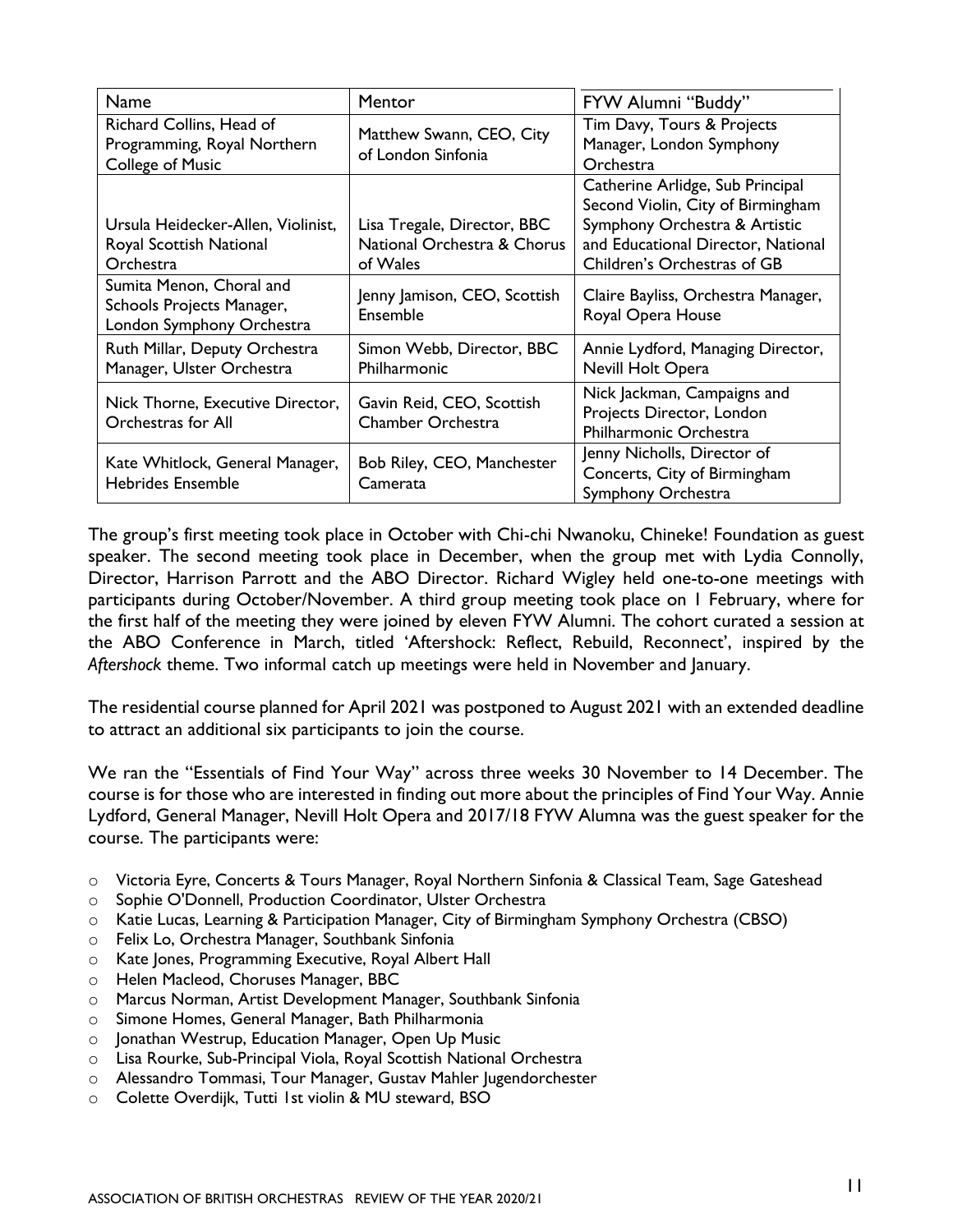Since April 2020, we have held Zoom meetings for FYW Alumni, which attracts around 20 people each time. Guest speakers have included Chi-chi Nwanoku; Gavin Reid, Scottish Chamber Orchestra; and Simon Woods, League of American Orchestras.

### **HEALTHY ORCHESTRA**

The ABO maintained its Healthy Orchestra programme. The ABO is a partner in Conservatoires UK's Musical Impact project, which over four years will work to enhance the health and wellbeing of musicians studying and working in Britain.

### **EDUCATION & YOUTH ENSEMBLES PROGRAMME**

During the year we held a number of COVID-19 focused meetings on Zoom for Education Managers and Youth Ensembles. We worked with Music Mark and Making Music in these meetings to provide clear briefings for members, and to gather information for advocacy and information purposes.

The bi-annual Specialist Manager Meetings of education managers were held online. They continue to enable members to share their work and hear from guest speakers, representing participants in orchestral education projects or those who work with the participants such as teachers.

In June 2020 our guest speaker was Bridget Whyte, CEO, Music Mark. She provided an overview since the first national lockdown, and the discussion focused on what the return to school meant for music, guidance for teachers, advocating for the importance and value of music, reconnecting across networks and partnerships and being adaptable.

In November 2020, the focus of the meeting was music and health, with a presentation by Matthew Swann, City of London Sinfonia, Sarah Derbyshire, Orchestras Live, and Fiona Harvey, ABO, of the report 'Orchestras in Healthcare'. We presented the findings of the survey carried out over the summer of 2020. In March 2021, we co-presented the report to the Music Education Council's spring seminar on the subject of music, health and wellbeing. The report was launched in March 2021 in time for the ABO Conference session, 'A Healthier Nation'.

### **YOUTH ENSEMBLES**

The national youth orchestras of GB, Wales, Ireland, Northern Ireland and National Children's Orchestras of GB, National Youth Folk Ensemble, National Open Youth Orchestra and Orchestras for All met in June and November 2020, to discuss and share work, artistic and operational issues. They also summarised the issues they were facing to provide more detail for the ABO Director in his work with DCMS.

The Education & Youth Ensembles Consultant co-hosted zooms for ABO youth ensembles with Making Music's youth groups, and also attended meetings hosted by the Irish Association of Youth Orchestras, sharing information about latency in online performance, and online distance learning. In June, Catherine Arlidge chaired a meeting for youth ensembles which covered the digital offer and the physical and mental wellbeing of students, including how to keep them motivated and engaged. This was followed by a co-hosted meeting with Music Mark to discuss and clarify the guidance that had been issued by government departments.

During the year the Education & Youth Ensembles Consultant attended the following seminars/events on behalf of the ABO: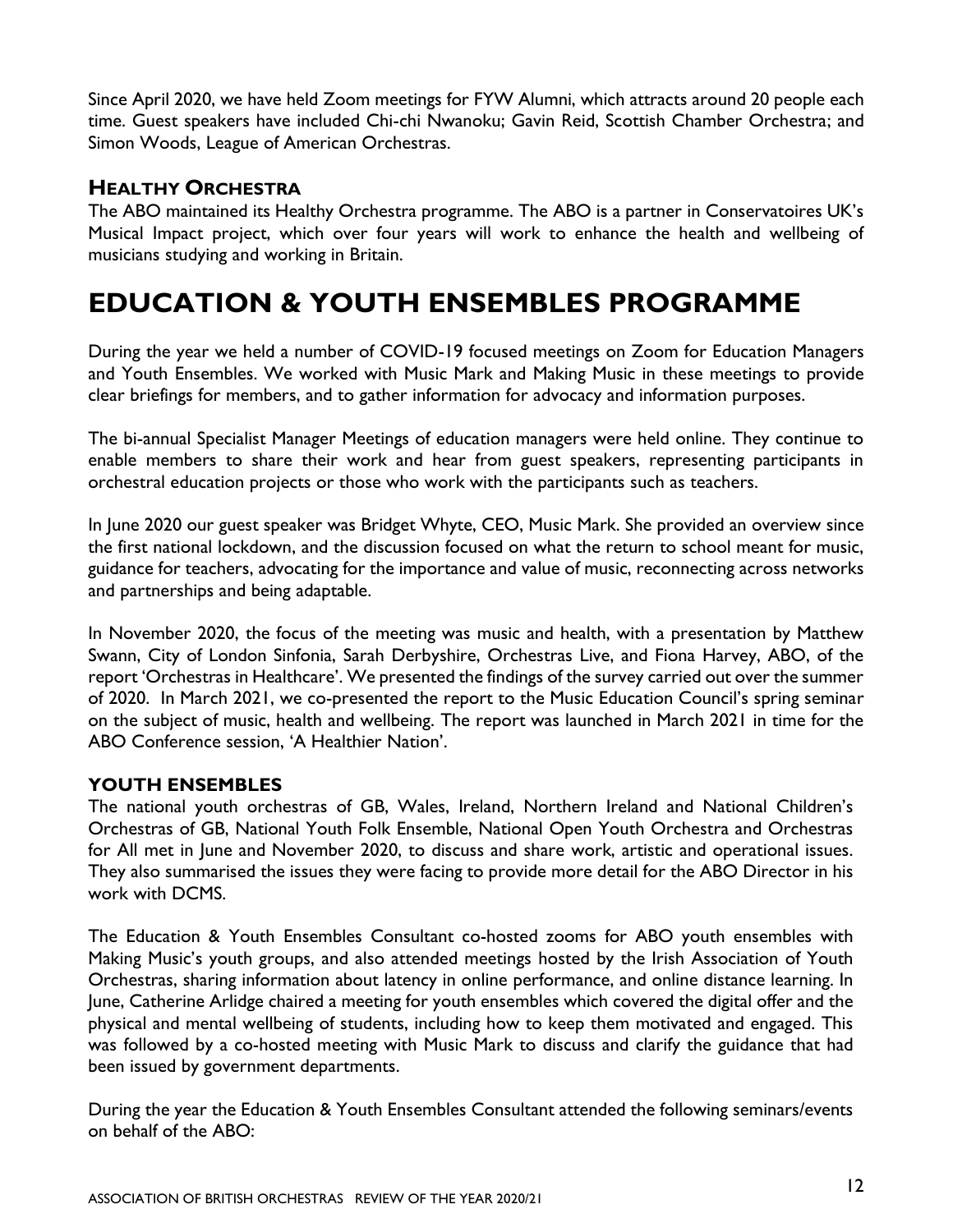- Classical Next Global Orchestras Meeting
- League of American Orchestras Conference session: Gathering Again: The Science of Orchestral Music Making Amidst COVID-19
- National Campaign for the Arts Open Space Conference ' Over the Rainbow'
- Culture, Health and Wellbeing Alliance strategic partners meeting
- Musical Care Taskforce meetings focusing on music-making with people who live with dementia

### **BRITISH COUNCIL INTERNATIONAL MENTORING PROGRAMME**

Following the ABO Conference, the British Council worked with the ABO on implementation of an International Mentoring programme for emerging leaders. A selection process took place in March 2021 and a full report will be contained in the Annual Review for 2021/22.

### **ABO TRUST**

The ABO Trust was a beneficiary of a legacy from the estate of Mrs Elizabeth Ashton Edwards in 2010. The trustees have agreed to make a grant to the ABO towards the costs of its Education & Youth Ensembles and Find Your Way programmes.

### **SIRENS**

The ABO Trust received a donation of £200,000 in 2016 from Diana Ambache to support the costs of the Sirens fund, to encourage the programming of works by historical women composers for a 10 year period. The fund has an annual end of February deadline. In 2020, seven awards were made to:

- Bath Philharmonia for Grazyna Bacewicz *Divertimento for Strings*
- Manchester Camerata for Anna Amalia von Sachsen-Weimar-Eisenach *Overture to Erwin and Elmire*
- Royal Liverpool Philharmonic for Amy Beach *Gaelic Symphony*
- Royal Northern Sinfonia for Helen Munktell *Bränningar op.19 )Breaking Waves)*
- Scottish Chamber Orchestra for Clara Schumann *Piano Concerto in A minor Op 7*
- Southbank Sinfonia for Grace Williams *Sea Sketches*
- Ulster Orchestra for Elizabeth Maconchy *Nocturne*

Due to COVID-19 those works that were due to be performed in 2020 were postponed, and each orchestra is revising its plans for performances at later dates.

### **FINANCE**

The ABO made a surplus for the year ended 31 March 2021 of £49,132. This resulted in reserves increasing to £255,335. In light of the COVID-19 pandemic, and the national shutdown of performing arts venues, the ABO took steps to protect itself from financial damage. Savings were made through utilising the Job Retention Scheme and negotiating a rent-free period on its new office at Somerset House. Income was better than expected, with retention of membership subscriptions, a shift to digital events, and higher than expected attendance at the online conference. This has meant an increase in reserves, to offset any potential downturn in 2021-22.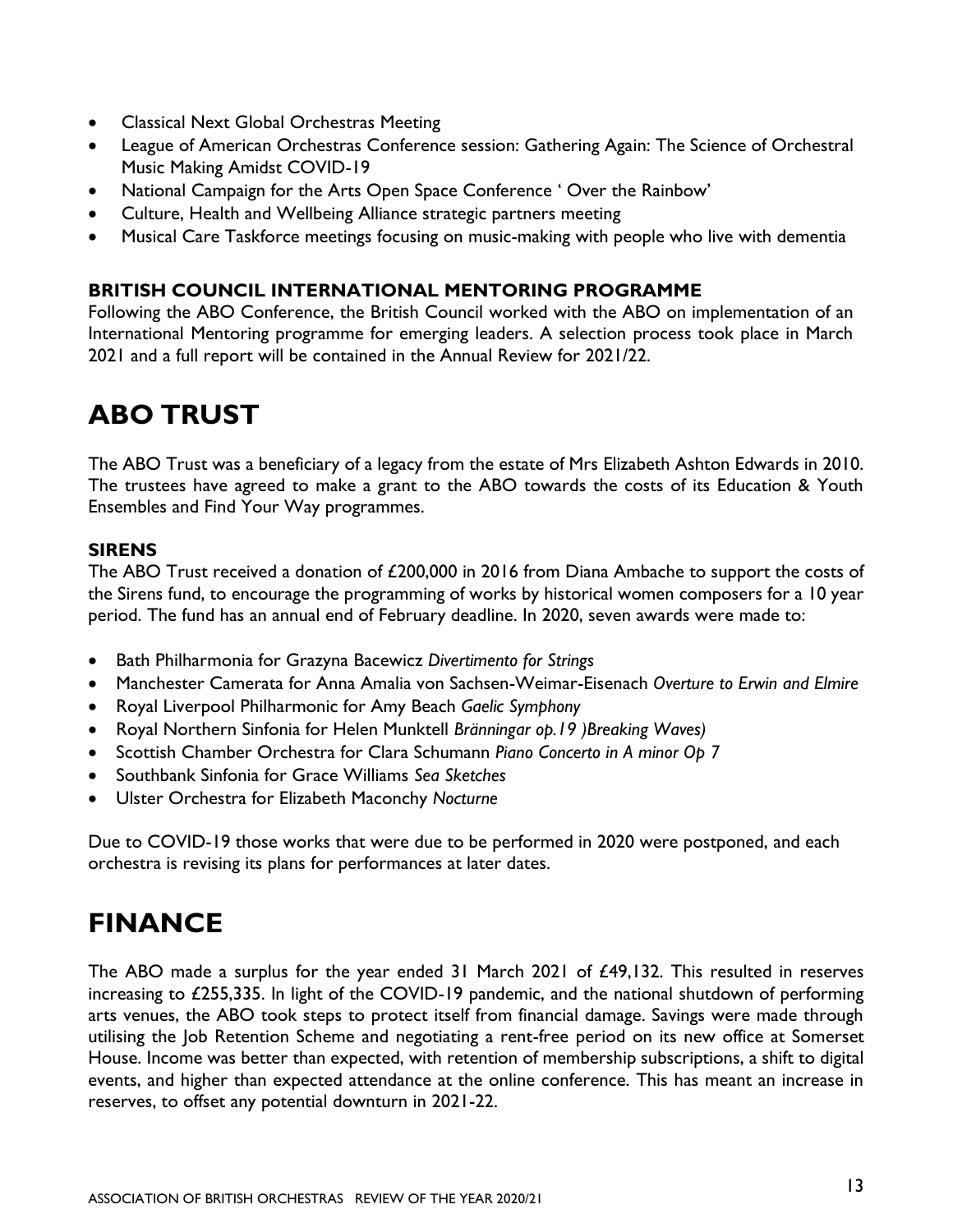### **MEMBERSHIP**

Despite the pandemic, the ABO saw huge loyalty from its members, with minimal cancellation of subscriptions, and a number of new members. Orpheus Sinfonia joined as Full Members, and National Schools Symphony Orchestra and Ulster Youth Orchestra as Associate members. Garsington Opera and Music in the Round became Affiliate members, Rock-It Cargo, SOS Global and Hal Leonard joined as Corporate Members and The Corner Shop PR joined as Sole Trader member. A full membership list as at the end of the financial year is included in this Annual Review.

### **GOVERNANCE**

The Board met five times during the year, ensuring scrutiny of the Association's activities and finances.

The AGM in November saw the retirement of Gavin Reid, Scottish Chamber Orchestra and Matthew Swann, City of London Sinfonia, and their places will be filled by an open recruitment process in June 2021.

Following an open call for candidates, Leslie Kwan, Founder and Managing Director, Lionsgate Music and Chris Loughran, Senior Policy & Advocacy Advisor, The HALO Trust, were co-opted to the board in February 2021.

The ABO is grateful to Laurie Watt, former Senior Counsel at Charles Russell Speechlys, for his support as the Association's Honorary Legal Adviser.

### **STAFF**

Mark Pemberton continued to serve as Director, Jenny Daly as Membership & Operations Manager and Emily Singh as Office & Events Administrator.

The staff were supported by Fiona Harvey, Education & Youth Ensembles Consultant; Stewart Powell, Finance Manager, SOLT/UK Theatre (to August 2020) and Chris Wright, Finance Consultant (from August 2020); Victoria Taylor PR; and Connect Communications.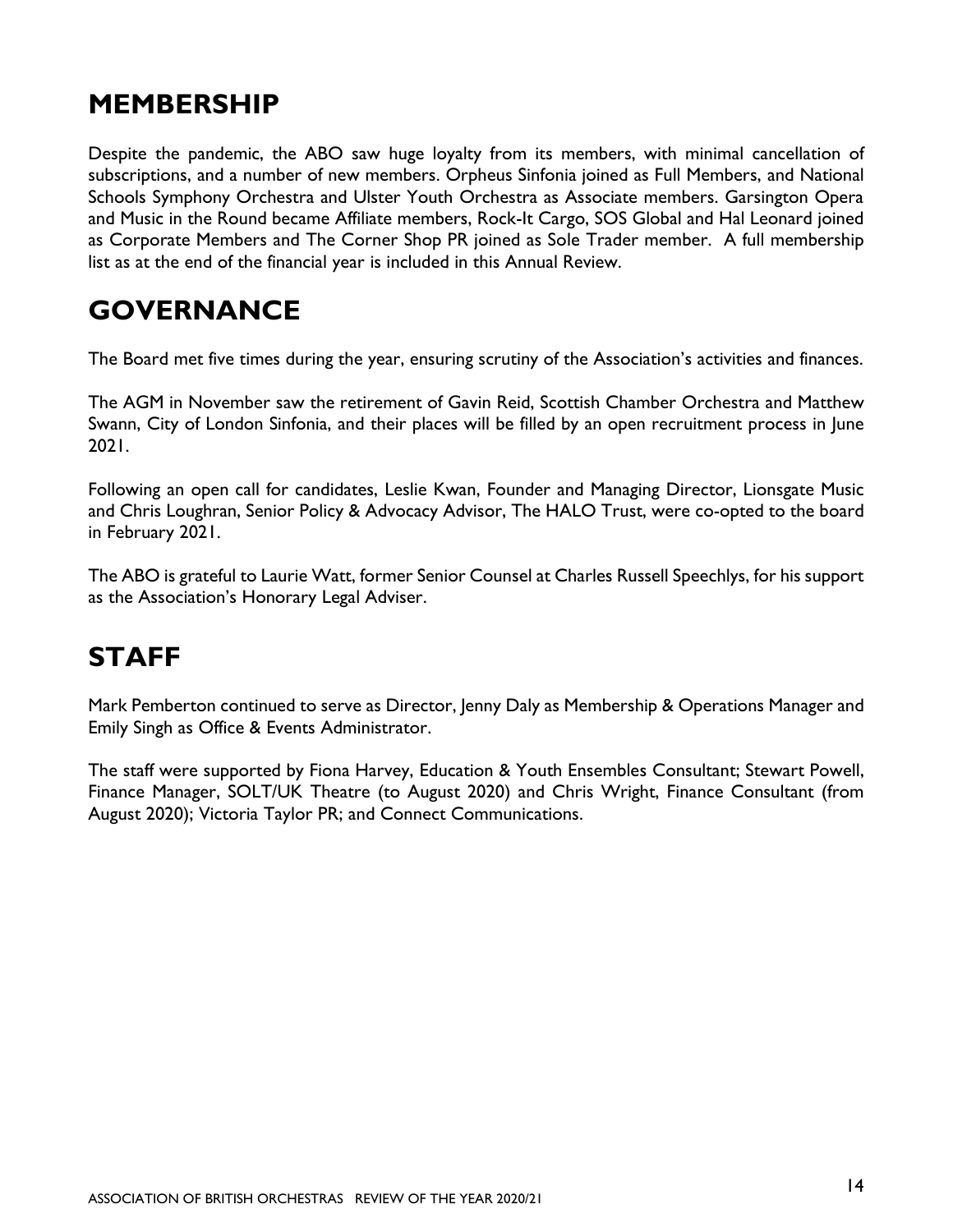### **ABO MEMBERSHIP 2020/21**

#### **FULL MEMBERS**

*Those professional orchestras and ensembles which have existed for not less than two years in the UK, and have undertaken no fewer than 24 public performances, entitled to all services and discounts and having a vote at General Meetings.*

Academy of Ancient Music Academy of St Martin in the Fields **Arcangelo** Aurora Orchestra Bath Philharmonia BBC Concert Orchestra BBC National Orchestra of Wales BBC Philharmonic Orchestra BBC Scottish Symphony Orchestra BBC Symphony Orchestra Birmingham Contemporary Music Group Bournemouth Symphony Orchestra Brighton Philharmonic Orchestra Britten Sinfonia Chineke! Foundation City of Birmingham Symphony Orchestra City of London Sinfonia Dunedin Consort English Baroque Soloists English Symphony Orchestra Gabrieli Consort & Players La Serenissima London Chamber Orchestra London Contemporary Orchestra London Handel Orchestra London Mozart Players London Philharmonic Orchestra London Sinfonietta London Symphony Orchestra Manchester Camerata Monteverdi Choir and Orchestras Northern Chamber Orchestra Orchestra of the Age of Enlightenment Orchestra of the Swan Orchestre Révolutionaire et Romantique

Orpheus Sinfonia Oxford Philharmonic Orchestra Philharmonia Orchestra Red Note Ensemble Royal Liverpool Philharmonic Royal Philharmonic Concert Orchestra Royal Philharmonic Orchestra Royal Scottish National Orchestra Sage Gateshead (Royal Northern Sinfonia) Scottish Chamber Orchestra Scottish Ensemble Sinfonia Cymru Sinfonia Verdi Sinfonia Viva Southbank Sinfonia The English Concert The Glasgow Barons The Hallé The Hanover Band The Mozartists The Sixteen Ulster Orchestra

#### **Opera/Ballet Orchestras**

Orchestra of English National Ballet Orchestra of English National Opera Glyndebourne on Tour Orchestra Northern Ballet Theatre Orchestra Orchestra of Opera North Royal Ballet Sinfonia (Birmingham Royal Ballet) Orchestra of the Royal Opera House Orchestra of Scottish Ballet Orchestra of Scottish Opera Orchestra of Welsh National Opera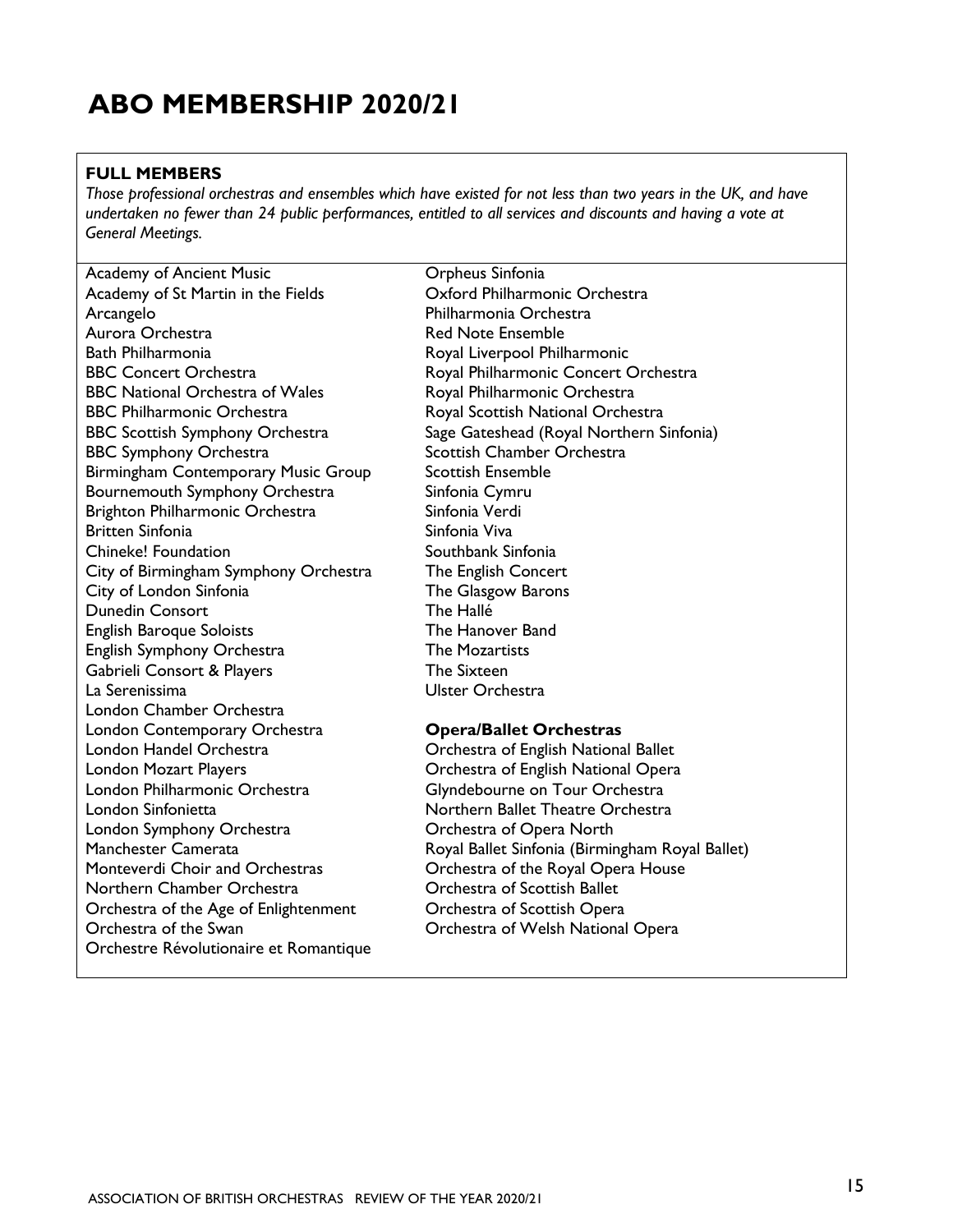#### **ASSOCIATE MEMBERS**

*Those orchestras that have been in existence for less than two years or have given less than 24 professional public performances in the UK; non-UK professional orchestras; conservatoires; national and local youth orchestras*

Bristol Plays Music Chamber Orchestra of Europe Chetham's School of Music Congleton Youth Orchestra Devon Music Education Hub Digital Orchestra (Drake Music) East Dunbartonshire Music Service English Folk Dance and Song Society Guildhall School of Music and Drama Hallé Youth Orchestra Highgate School Iceland Symphony Orchestra Irish Association of Youth Orchestras Kingston Upon Hull Music Service National Children's Orchestras of Great Britain National Open Youth Orchestra National Opera Studio National Schools Symphony Orchestra National Youth Orchestra of Great Britain National Youth Orchestras of Scotland National Youth String Orchestra Nevis Ensemble

Oasby Music Group Orchestras for All Oxfordshire County Music Service Royal Academy of Music Royal College of Music Royal Conservatoire of Scotland Royal Northern College of Music Royal Welsh College of Music and Drama RTÉ National Symphony Orchestra Severn Arts Singapore Symphony Orchestra Snape Maltings Stoneleigh Youth Orchestra Thames Youth Orchestra The Paraorchestra and Friends The Szilvay Foundation & Colourstrings Trinity College Junior Dept Symphony Orchestra Trinity Laban Conservatoire of Music and Dance Ulster Youth Orchestra University of Birmingham Music Department Wells Cathedral School Westmorland Youth Orchestra

#### **AFFILIATE MEMBERS**

*Those organisations involved with the presentation, support and commissioning of the work of the Association and its full members, such as funding agencies, broadcasters, festivals and venues*

| $\mathbf{a}$ . The state of the state $\mathbf{a}$ and $\mathbf{a}$ are the state of the state $\mathbf{a}$ |                                       |
|-------------------------------------------------------------------------------------------------------------|---------------------------------------|
| Arts Council England, and nine regional offices                                                             | <b>Making Music</b>                   |
| Associated Board of the Royal Schools of Music                                                              | Music For Youth Music in the Round    |
| <b>Barbican Centre</b>                                                                                      | Opera & Music Theatre Forum           |
| <b>BBC Proms</b>                                                                                            | <b>Orchestras Live</b>                |
| <b>BBC Radio 3</b>                                                                                          | Royal Albert Hall                     |
| Bristol Beacon (formerly Bristol Music Trust)                                                               | Royal Philharmonic Society            |
| <b>British Arts Festivals Association</b>                                                                   | <b>Saffron Hall Trust</b>             |
| <b>British Council</b>                                                                                      | Southbank Centre                      |
| Cadogan Hall                                                                                                | Spitalfields Festival                 |
| <b>Children's Classic Concerts</b>                                                                          | St David's Hall                       |
| <b>Classic FM</b>                                                                                           | St John's, Smith Square               |
| <b>Garsington Opera</b>                                                                                     | <b>Music Mark</b>                     |
| <b>Help Musicians</b>                                                                                       | <b>Three Choirs Festival</b>          |
| <b>Incorporated Society of Musicians</b>                                                                    | Town Hall & Symphony Hall, Birmingham |
| Live Music Now Scotland                                                                                     | Wigmore Hall                          |
|                                                                                                             |                                       |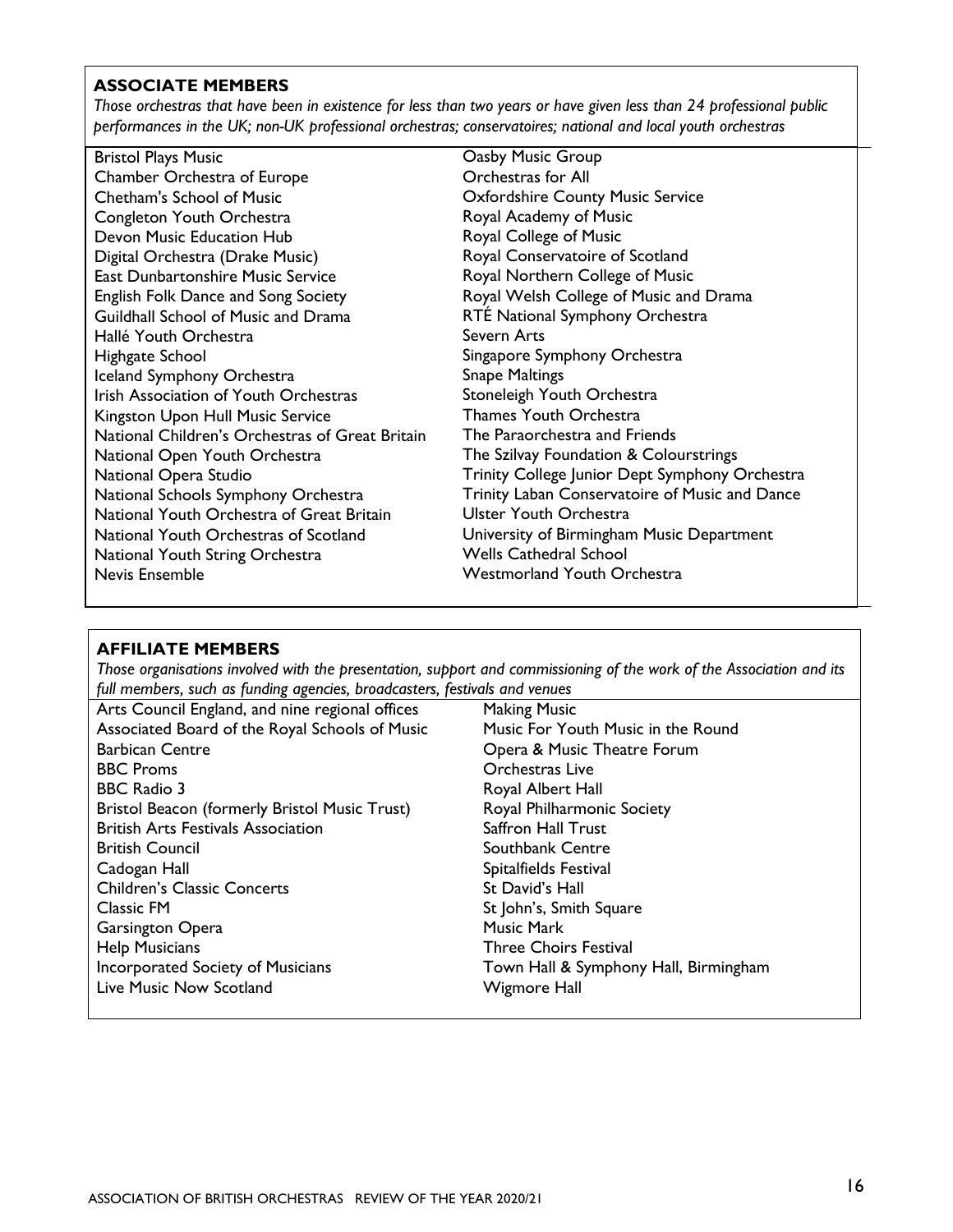#### **CORPORATE MEMBERS**

*Other interested parties and commercial organisations that support the work of the Association and its members*

- 2434.com Ltd Action for Children's Arts Aircraft Chartering Services Arts Marketing Association Askonas Holt Ltd Black Cat Music Boomerang Carnets Cameron Mackintosh Ltd China Symphony Development Foundation Hal Leonard Europe Limited **HarrisonParrott** IMG Artists Intermusica Artists' Management International Artist Managers' Association La Playa League of American Orchestras
- Maestro! Tour Management Ltd Orchestras Canada Oxford University Press Pulleyn Orchestra Transport Rock-it Cargo Tilney, Smith & Williamson SOS Global Sound Sense Sound Space Vision Specialised Travel Ltd Stagecast Ltd Symphony Services International The Musicians Answering Service The Ivors Academy (formerly BASCA) Young Classical Artists Trust

#### **SOLE TRADER MEMBERS**

Anna Rowe Marion Friend MBE The Corner Shop PR Trudy Wright Executive Coaching & Music **Consultancy** VLT Legal Services

#### **HONORARY MEMBERS**

*By invitation of the ABO board* Andrew Bennett Simon Crookall Trevor Ford Sir Clive Gillinson

Michael Henson Antony Lewis-Crosby Ian Maclay

Roy McEwan OBE Edward Smith John Summers MBE Malcolm Warne Holland Timothy Walker CBE AM Laurie Watt David Whelton OBE